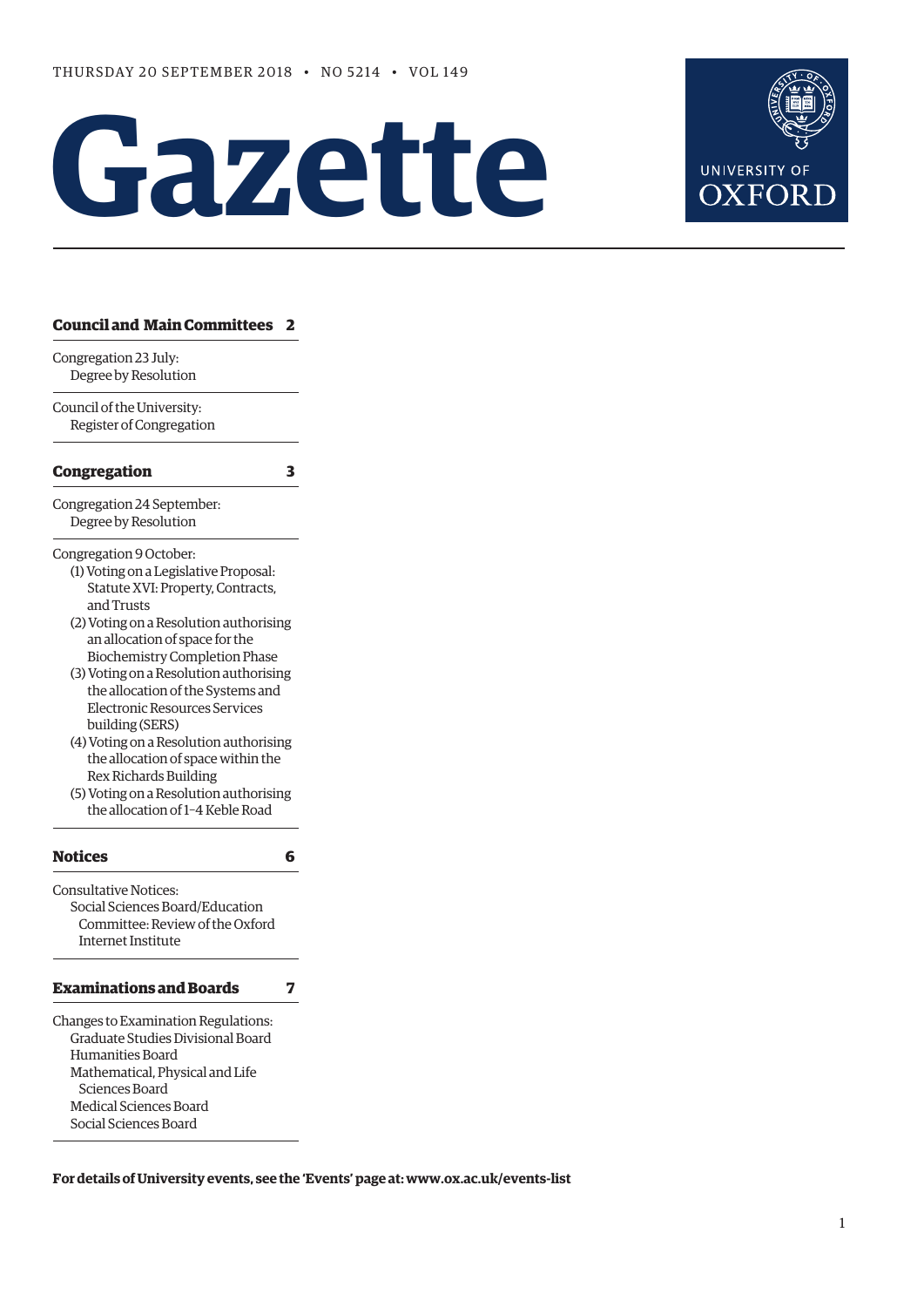## <span id="page-1-0"></span>Council and Main Committees

**Congregation** 23 July

#### **Degree by Resolution**

*This content has been removed as it contains personal information protected under the Data Protection Act.*

#### **Council of the University**

#### **Register of Congregation**

The Vice-Chancellor reports that the following names have been added to the Register of Congregation:

Adam, K, Nuffield Adams, C J, Linacre Adams, R, Faculty of Management Ahmed, I, Department of Earth Sciences Aitken, G, St Hugh's Allen, R J, Department of Oncology Amengual, M R, Kellogg Ansari, M A, St John's Ansari-Pour, N, Nuffield Department of Medicine Arciszewska, L K, Department of Biochemistry Arnold, L J, RDM Department of Cardiovascular Medicine Ashwell, E, Medical Sciences Divisional **Office** Baines, S, Queen's Baker, L A, Wellcome Trust Centre for Human Genetics Banbrook, J M, St Anne's Beauchamp, H T, Mathematical, Physical and Life Sciences Divisional Office Bellini, M P, Nuffield Department of Clinical Neurosciences Bennett, G R, Estates Services Berglund Prytz, Y M, IT Services Black, A C, School of Geography and the Environment

Blackford, A, Weatherall Institute of Molecular Medicine Bond, H V, Radcliffe Science Library Boneva, T B, Hertford Brennan, I H, Finance Division Brook, M O, Green College Bryant, R E H, Research Services Buchanan, S J, Alumni Office Burrows, T N, Oxford e-Research Centre Cai, S, RDM Department of Clinical Laboratory Sciences Chaudhury, A, Green Templeton Chigudu, S, St Antony's Christensen, HM, Jesus Christlieb, M J, Department of Oncology Coles, M C, Kennedy Institute of Rheumatology Cont, R, St Hugh's Cowley, S C, IT Services Datoo, M, Green Templeton Delamere, C, Nuffield Department of Clinical Neurosciences Demetriou-Swanwick, G R, Estates Services Denison, T J, Faculty of Engineering Science Dieckmann, S, Somerville Dunnaway, R J, Student Administration Ellis, S P, Department of Zoology Emre, M, Worcester English, M C, Green Templeton Fernandez, M, Faculty of Clinical Medicine Ferrante, M, Wolfson Fletcher, R J, Reuters Institute for the Study of Journalism Folegatti, P, Centre for Clinical Vaccinology and Tropical Medicine Fowler, P, Nuffield Department of Clinical Medicine Frighi, V, Department of Psychiatry Fritzsche, M, Weatherall Institute of Molecular Medicine Gatty, F K A, Somerville Gibbs-Seymour, I D, Brasenose Gillis, S C, Finance Division Glyn-Jones, S, Worcester Goff, A M, IT Services Grahl, S D G, Christ Church Greasley, K, Hertford Green, J E, Nuffield

Greenwood, S H, Oriel

Gregg, R M, Estates Services Grunewald, P H, Oriel Hackett, T D, Department of Zoology Hamkins, J D, University College Hankinson, A N, Bodleian Libraries Harris, J M, Ashmolean Museum of Art and Archaeology Hedderley, N G, IT Services Henney, S, Bodleian Libraries Herzberg, S L, Education Policy Support Hess, A T, RDM Department of Cardiovascular Medicine Howes, R E, St Hugh's Hughes, G M, Department of Materials Ingram, A R, Subdepartment of **Astrophysics** Ip, C L, Faculty of Clinical Medicine Jamshed, F, Nuffield Department of Medicine Jones, HJS, St Cross Khosla, R, Somerville Knowles, H J, Nuffield Orthopaedic Centre Lavy, C B D, Green Templeton Lay-Flurrie, S L, Green Templeton Lecane, P S, Research Services Leung, S K C, Nuffield Department of Medicine Lewis, A J, Wellcome Trust Centre for Human Genetics Li, D, Department of Physiology, Anatomy and Genetics Lord, L, Department of Psychiatry Lourenco Venda, L, Linacre Low, H W, Nuffield Luraghi, N, New College McGuckin, J A, Faculty of Theology and Religion McKinlay, S J, Finance Division Maiolino, P, Brasenose Meyer, R, Wolfson Morley, C A, International Strategy Morstyn, T, Department of Engineering Science Mortimer, A J P, St John's Mountfield, H, Mansfield Mtitimila, A, Research Services Mulumbu, A, IT Services Murrey, A, Mansfield Mustoe, T L, University Safety Office Myers, A E, Department of Psychiatry Odimayo, D M T, Christ Church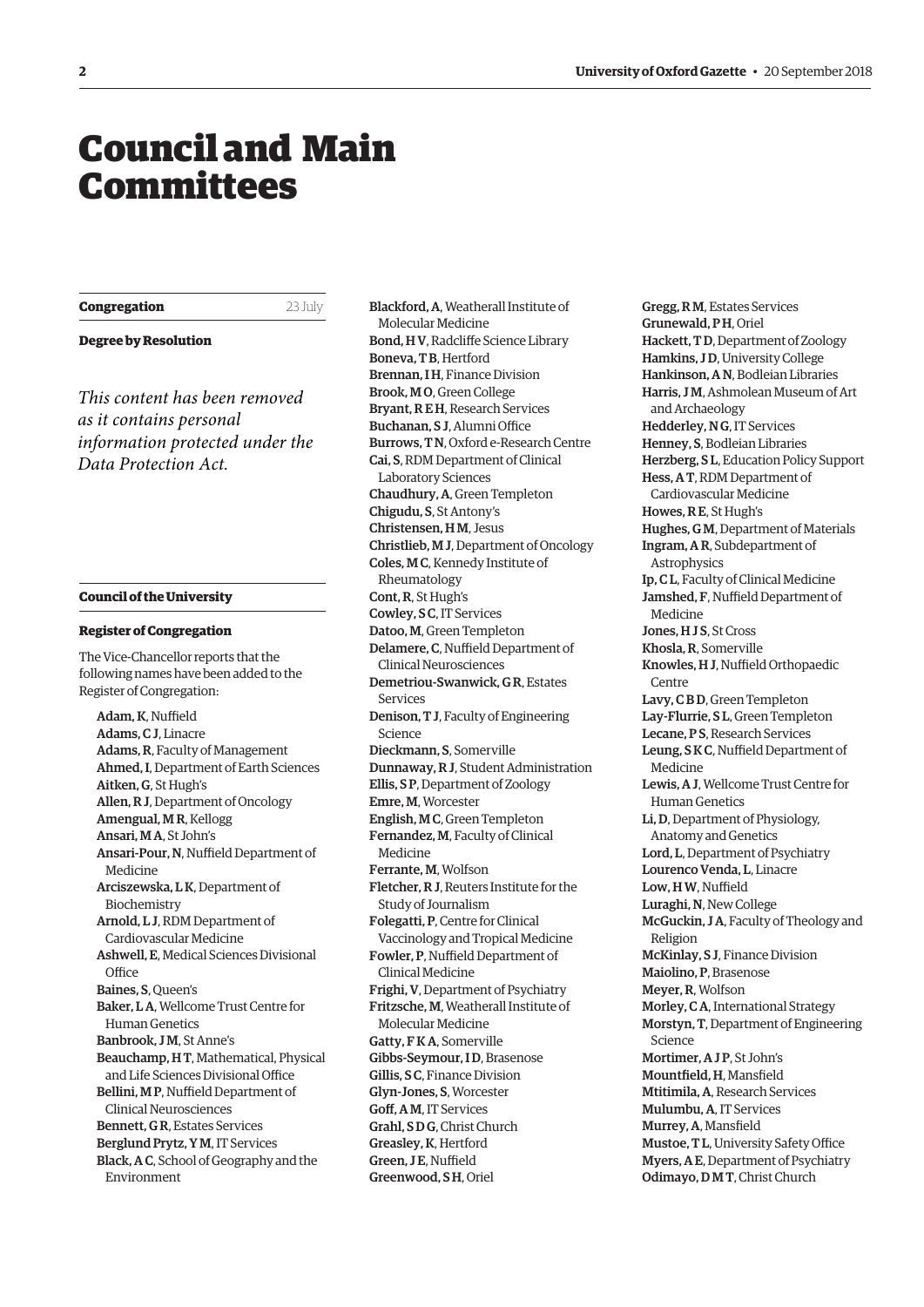## Congregation

<span id="page-2-0"></span>Olszowy-Schlanger, J, Corpus Christi Oughton, E J, Environmental Change Institute Page, R J, Department of Economics Panwisawas, C, Department of Materials Parmentier, V C G, Somerville Paterson, L A, Research Services Pattenden, M A F, All Souls Pearson, S R, Department of Oncology Peng, J, School of Geography and the Environment Pinhorn, M J, IT Services Proemel, D J, Faculty of Mathematics Pryce, A R, Wadham Ramdas, S, Faculty of Clinical Medicine Raymont, V, Department of Psychiatry Rayner, J, Faculty of Clinical Medicine Read, J A M, Pembroke Reid, R J, St Cross Reyes-Sandoval, A, Corpus Christi Rinaldi, C, Department of Physiology, Anatomy and Genetics Roberts, J, Department of Materials Rogan, I, Saïd Business School Romaine, C S R, Continuing Education Russell, R E K, Nuffield Department of Medicine Sanders, R A, Primary Care Health Sciences Sbierski, J J, Mathematical Institute Schmid, A, Department of Clinical Neurosciences Selva, M, St Antony's Shah, K, St John's Shaw, J A, Harris Manchester Slade, I H, Green Templeton Slater, LJE, Hertford Snow, D, Exeter Spartera, M, St Peter's Spencer, D S L, Mathematical, Physical and Life Sciences Divisional Office Stansfeld, P J, St Catherine's Taylor, P J, Personnel Services Televantos, A I, Lincoln Themistocleous, Y, Centre for Clinical Vaccinology and Tropical Medicine Thomas, E R, Student Systems Thomas, M, St Antony's Thorogood, C J, Linacre Toussaert, SF, St John's Townsend, D, Department of Engineering Science

Trenchard, D G L, Department of Engineering Science van Duijn, C<sub>M</sub>, St Cross van Hemert, N E, IT Services Vincent, A L, Kennedy Institute of Rheumatology Vlandas, T, St Antony's Warren, N, Continuing Education Watson, W D, RDM Department of Cardiovascular Medicine Webster, M A, Clinical Neurosciences Whittington, K L, Graduate Admissions Wood, A J, Estates Services Wright, G A, Hertford Xue, L, Nuffield Department of Medicine Zaman, F, Somerville Zervou, S, RDM Department of Cardiovascular Medicine

#### **Divisional and Faculty Boards**

For changes in regulations for examinations see 'Examinations and Boards' below.

#### **Congregation** 24 September

#### **Degree by Resolution**

*This content has been removed as it contains personal information protected under the Data Protection Act.*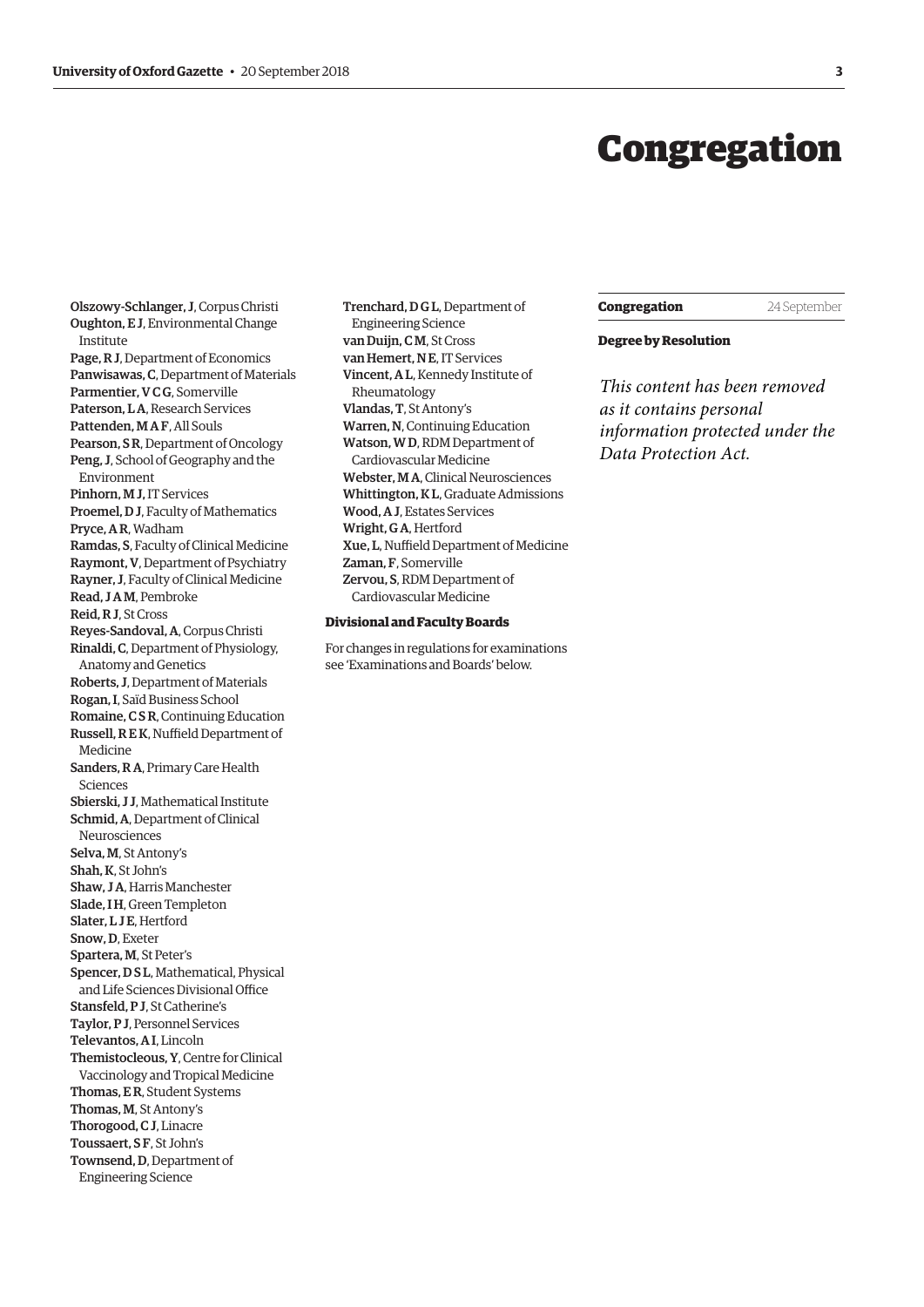| Congregation |
|--------------|
|--------------|

9 October

¶ Members of Congregation are reminded that any two members may, not later than **noon on 1 October**, give notice in writing to the Registrar that they wish to oppose or amend the legislative proposal at (1), or the resolutions authorising the use of space at (2)−(5) below (see the note on the conduct of business in Congregation below). If no such notice has been given, and unless Council has declared otherwise or the meeting has been adjourned, the legislative proposal and the resolutions shall be declared carried, and the meeting may be cancelled.

#### **(1) Voting on a Legislative Proposal: Statute XVI: Property, Contracts, and Trusts**

#### *Explanatory Note*

The following legislative proposal amends the legislation relating to property, contracts and trusts, to clarify the University's Intellectual Property (IP) Policy in respect of IP generated by University students, and addresses concerns that the current provisions are too broad, by confirming the specific circumstances under which University ownership will be claimed.

*WHEREAS it is expedient to amend Statute XVI concerning Property, Contracts and Trusts to limit the specific circumstances under which the University will claim ownership of Intellectual Property,* THE UNIVERSITY ENACTS AS FOLLOWS.

In Statute XVI concerning University Property, Contracts and Trusts, delete section 5 and substitute (new text underlined, deleted text struck through):

'5. (1) The University claims ownership of all intellectual property specified in section 6 of this statute which is devised, made, or created:

(a) by persons employed by the University in the course of their employment;

(b) by student members only in the circumstances specified in sub-section (3) below in the course of or incidentally to their studies;

(c) by other persons engaged in study or research in the University who, as a condition of their being granted access to the University's premises or facilities, have agreed in writing that this Part shall apply to them; and

(d) by persons engaged by the University under contracts for services during the course of or incidentally to that engagement.

(2) The University's rights under sub-section (1) above in relation to any particular piece of intellectual property may be waived or modified by agreement in writing with the person concerned.

(3) The University does not claim ownership of any intellectual property which is devised, made, or created by University student members, unless that intellectual property was devised, made, or created:

(a) jointly with anyone else subject to Section 5 of this Part of Statute XVI;

(b) using University facilities or equipment (unless the terms of access for the facility or equipment provide otherwise);

(c) in circumstances where that intellectual property is subject to obligations (including obligations imposed by contracts or grants) that the University owes to a third party;

(d) using funding received from the University (unless the terms of that funding provide otherwise); or

(e) in the circumstances specified in Section 5(1)(a), (c) or (d) of this Part of Statute XVI.'

#### **(2) Voting on a Resolution authorising an allocation of space for the Biochemistry Completion Phase**

#### *Explanatory Note*

The Biochemistry building (Phase 1), located in the University's Science Area, was completed in 2008. The Medical Sciences and MPLS Divisions are now proposing to proceed with the Biochemistry Completion Phase and have secured approval to do so from Council. This development will address long-standing academic and estate needs as identified in three-year plans from both the MSD and MPLS Divisions. The building will accommodate additional capacity for growth of new research groups, and will selectively incorporate cognate existing research groups from across the Departments of Biochemistry; Chemistry; Pharmacology; Engineering Science; Physics; and Physiology, Anatomy and Genetics.

*Text of Resolution*

That approximately 2,257 sqm adjacent to Biochemistry Phase I be allocated to the Medical Sciences and Mathematical, Physical and Life Sciences Divisions for the construction of a building of approximately 13,200 sqm gross internal area (GIA) to progress Biochemistry Completion Phase (building number 266) which will accommodate activity from both divisions.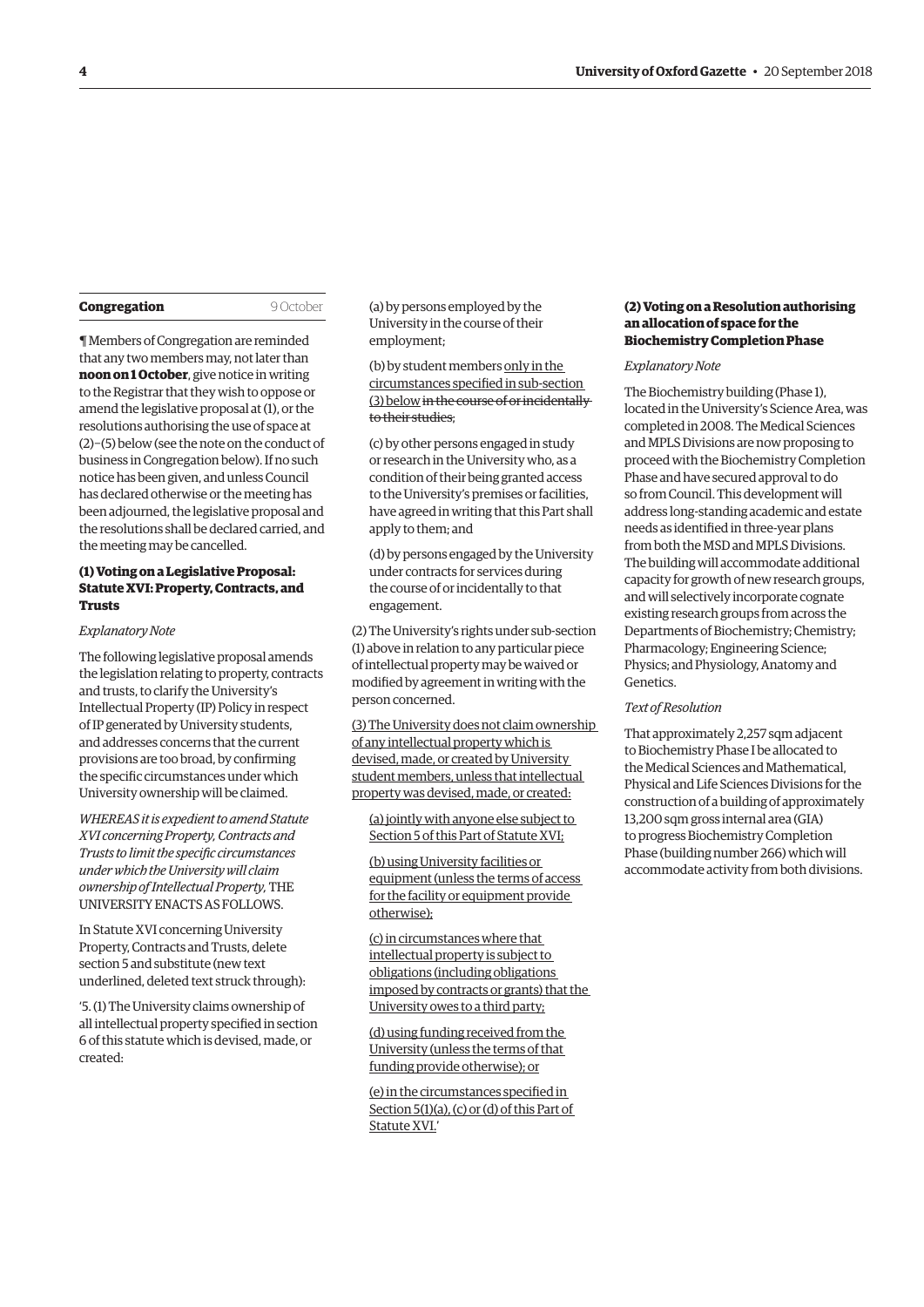#### **(3) Voting on a Resolution authorising the allocation of the Systems and Electronic Resources Services building (SERS)**

#### *Explanatory Note*

An allocation of the SERS building to the Bodleian Libraries until 19 January 2018 was approved by Congregation on 19 January 2016. The allocation and subsequent provision of space was required for two purposes: first, for the use of the Bodleian's book distributions service; and secondly, in order to accommodate the consolidation of Bodleian furniture, which was moved out of the Weston Library prior to its refurbishment, from both the SERS and Alden Press buildings. An extension to this allocation is now sought.

#### *Text of Resolution*

That the allocation of approximately 829 sqm on the ground floor of the Systems and Electronic Resources Services building (SERS) (building number 341) to the Bodleian Libraries be extended from 20 January 2018 until 30 September 2020 or until vacation is required for redevelopment of the site, if that is sooner.

#### **(4) Voting on a Resolution authorising the allocation of space within the Rex Richards Building**

#### *Explanatory Note*

The Rex Richards Building currently houses the Department of Materials' energy storage research laboratories, the Materials Modelling Laboratory and the MPLS Division Doctoral Training Centre. Following the approval of funding to create an expanded energy storage research centre in the Rex Richards Building, significant expansion of the energy storage research facilities currently housed in the building is needed. Additional laboratory and write-up space is required before the end of 2018, with further expansion needed during 2019–20 to secure other funding opportunities in this area.

#### *Text of Resolution*

That approximately 822 sqm in the Rex Richards Building (building number 271) be allocated to the Department of Materials for a period of five years following relocation of the MPLS Doctoral Training Centre.

#### **(5) Voting on a Resolution authorising the allocation of 1–4 Keble Road**

#### *Explanatory Note*

The Doctoral Training Centre (DTC) for the MPLS Division is currently housed within the Rex Richards Building, which the division plans to refurbish in order to facilitate the expansion of the energy storage research facilities. An alternative permanent location is therefore required for the DTC for the start of Michaelmas term 2019 in order to allow the University to meet its obligations to students and funders.

#### *Text of Resolution*

That approximately 1,007 sqm net usable area (NUA) in 1–4 Keble Road (building number 170) be allocated to the MPLS Doctoral Training Centre and the Environmental Research Doctoral Training Partnership (NERC DTP) for a period of five years following completion of the refurbishment of the building.

#### **Note on procedures in Congregation**

¶ Business in Congregation is conducted in accordance with Congregation Regulations 2 of 2002 [\(www.admin.ox.ac.uk/statutes/](http://www.admin.ox.ac.uk/statutes/regulations/529-122.shtml) [regulations/529-122.shtml\). A p](http://www.admin.ox.ac.uk/statutes/regulations/529-122.shtml)rintout of these regulations, or of any statute or other regulations, is available from the Council Secretariat on request. A member of Congregation seeking advice on questions relating to its procedures, other than elections, should contact Mr N Berry at the University Offices, Wellington Square [\(telephone: \(2\)80107; email: nigel.berry@](mailto:nigel.berry@admin.ox.ac.uk) admin.ox.ac.uk); questions relating to elections should be directed to the Elections Officer, Ms S L S Mulvihill (telephone: [\(2\)80463; email: elections.office@admin.](mailto:elections.office@admin.ox.ac.uk) ox.ac.uk).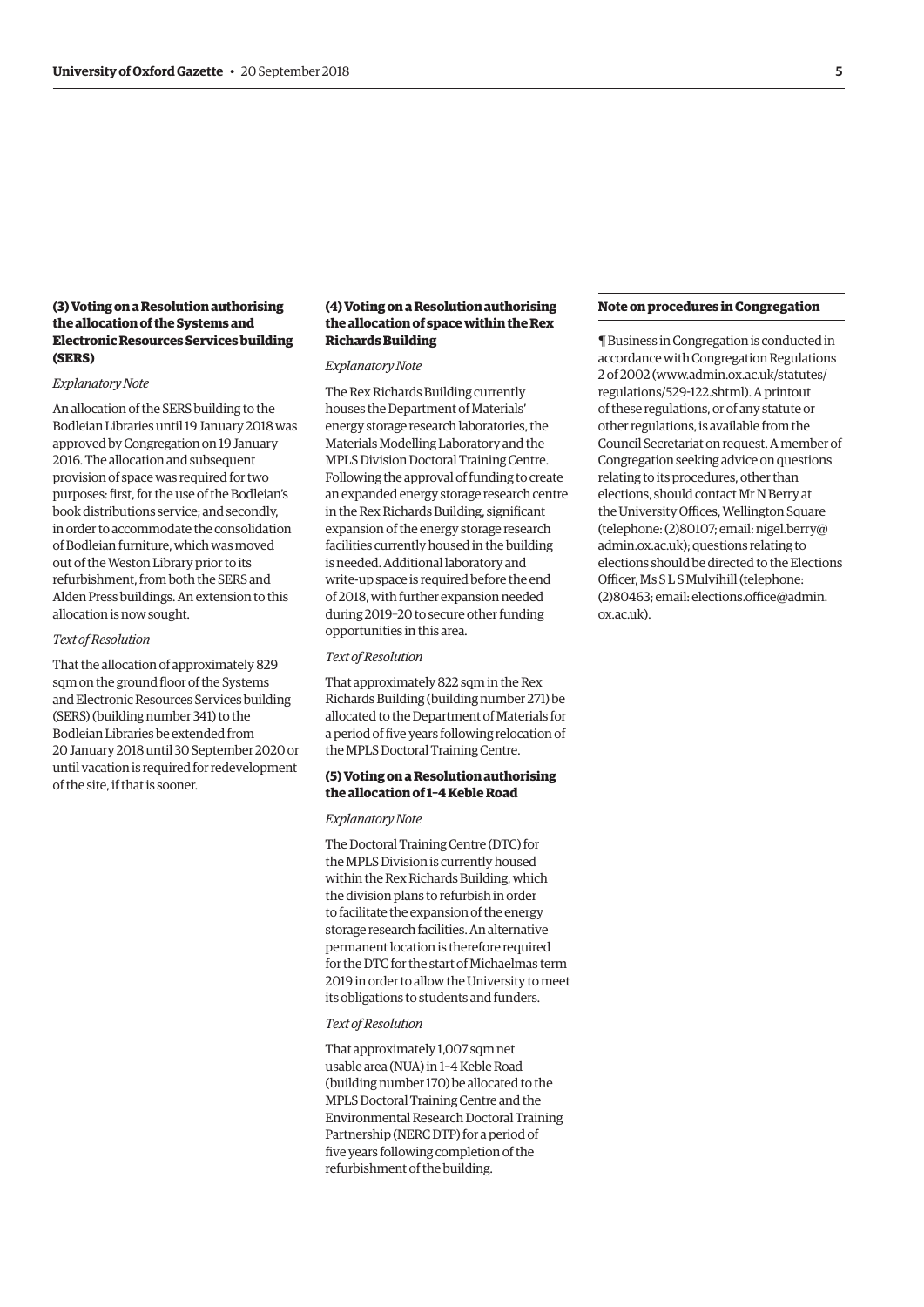# <span id="page-5-0"></span>Notices

#### **Consultative Notices**

#### **Social Sciences Board/Education Committee**

#### REVIEW OF THE OXFORD INTERNET INSTITUTE

The Social Sciences Board and the Education Committee will jointly conduct a review of the Oxford Internet Institute as part of Council's programme of rolling reviews of faculties and departments. This review will take place on 11 and 12 February 2019.

The Review Committee would welcome written comments on matters falling within its terms of reference, given below. These [should be sent to Andy Garlick \(andy.](mailto:andy.garlick@socsci.ox.ac.uk) garlick@socsci.ox.ac.uk) by **14 December.**

The review committee's terms of reference are:

**1** To review the quality of academic activities in the institute, by reference to:

- international standards of excellence
- planning statements at departmental and divisional level, and in the context of the University's mission statement and Strategic Plan.

In particular:

(a) the quality of the research of the institute, including its participation in interdepartmental, interdivisional and interdisciplinary activities, its research profile and strategy, and future challenges and opportunities;

(b) the quality of graduate programmes and their delivery and related issues, including:

- access and admissions
- curriculum design and programme structure
- teaching, learning and assessment
- the relationship between teaching and research
- academic and pastoral support and guidance
- the provision and use of learning resources (including staff resources)
- specific arrangements for the pursuit of graduate studies (including research degrees and research training and provision for part-time study)
- relationships with colleges
- quality assurance mechanisms;

(c) the organisation of the institute, its management structures and the relationship between the institute and the division, including such matters as:

- strategic planning (including relationship to the divisional five-year plans and the University's Strategic Plan)
- academic and non-academic staff planning and recruitment
- student number planning
- terms of appointment for academic staff, including career development and equal opportunities issues
- accommodation and future space needs
- fundraising;

(d) the relationship (structural and operational) between units within the institute, and between the institute and cognate subject areas and colleges to which it is linked in teaching and research.

**2** To consider the current and longterm financial position of, and funding arrangements for, the institute, and its financial strategy.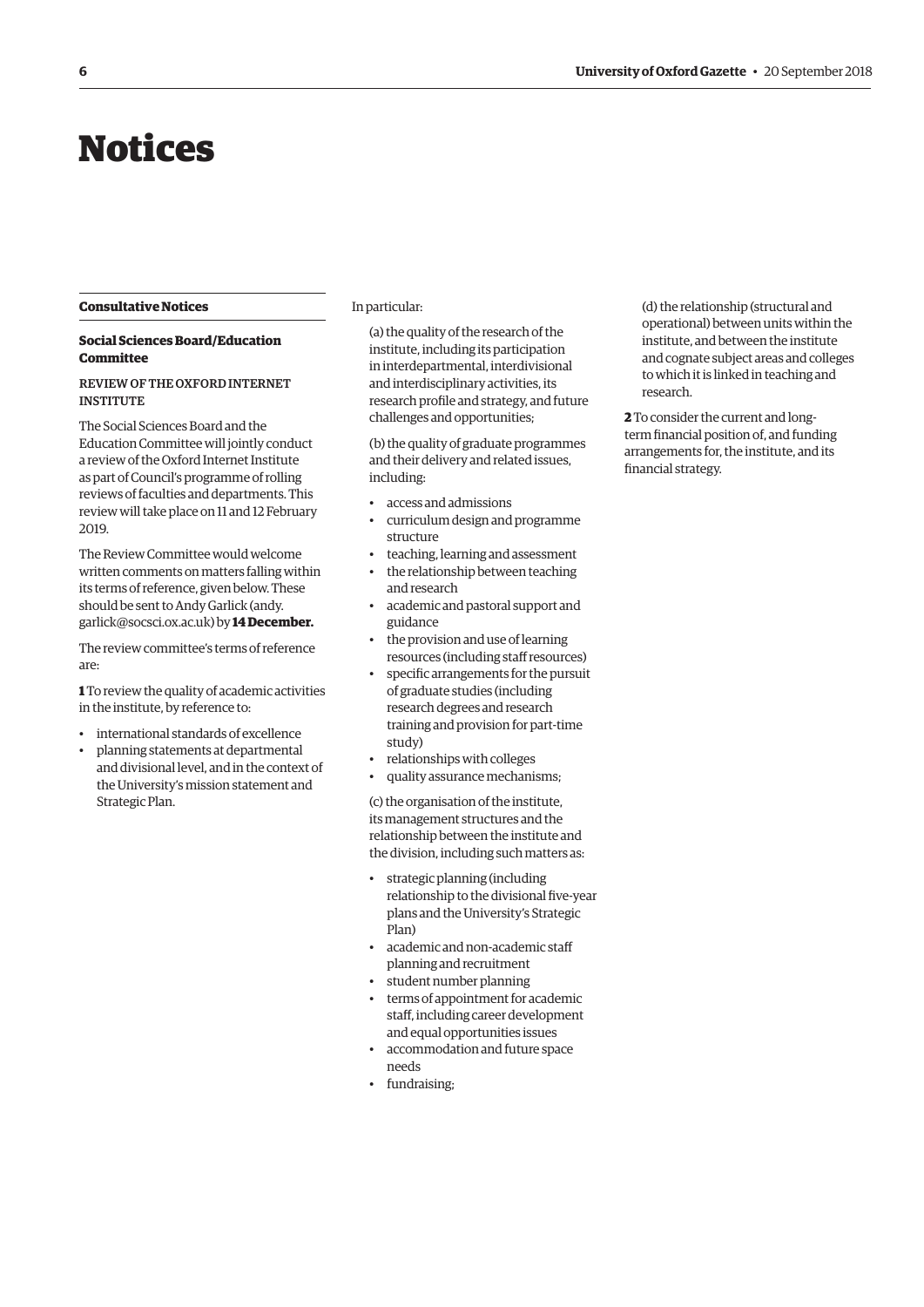# <span id="page-6-0"></span>Examinations and Boards

#### **Changes to Examination Regulations**

For the complete text of each regulation listed below and a listing of all changes to regulations for this year to date, please see [https://gazette.web.ox.ac.uk/examination](https://gazette.web.ox.ac.uk/examination-regulations-0)regulations-0.

#### **Graduate Studies Divisional Board**

MSC BY COURSEWORK IN PHARMACOLOGY minor amendments to text

#### **Humanities Board**

#### MST IN ANCIENT PHILOSOPHY

(a) removal of superfluous information (b) change to provision for withdrawal

#### MST IN PHILOSOPHY

#### BPHIL

(a) removal of reference to award of distinction (b) change to mark obtainable for a resit

#### MST IN PHILOSOPHY OF PHYSICS

(a) change to provision for withdrawal (b) removal of reference to award of distinction

(c) change to mark obtainable for a resit

#### FHS OF MODERN LANGUAGES amendments to lists of authors

FHS OF ORIENTAL STUDIES

### change of paper title

#### FHS OF RELIGION AND ORIENTAL

**STUDIES** inclusion of Theology thesis as a paper option

#### **Mathematical, Physical and Life Sciences Board**

#### RESEARCH DEGREES IN MATHEMATICAL

SCIENCES (COM SCI, MATHS AND STATS) (a) minor amendment to provide clarification and more detail for transfer of status

(b) small amendment regarding correct term for confirmation of status

#### **Medical Sciences Board**

#### DOCTOR OF CLINICAL PSYCHOLOGY

minor change in reference to Code of Ethics and Conduct

#### SECOND EXAMINATION FOR BM

amendments to the text to comply with University guidelines

#### FHS OF CELL AND SYSTEMS BIOLOGY FHS OF MEDICAL SCIENCES

## FHS OF NEUROSCIENCE

removal of redundant sentence

#### **Social Sciences Board**

#### DOCTORAL TRAINING PROGRAMME IN SCIENCE AND ENGINEERING IN ARTS, HERITAGE AND ARCHAEOLOGY

(a) change to deadline for confirmation of status (b) change to requirements for article-

based theses

#### MPHIL IN MODERN SOUTH ASIAN STUDIES

#### MSC IN MODERN SOUTH ASIAN STUDIES

(a) amendments to dates for assessments to be set

(b) amendments to online submission

requirements

(c) amendments to re-sit arrangements

#### *Corrigendum*:

#### FHS OF JURISPRUDENCE

this regulation change, originally published on 19 July 2018, amended the regulations for students starting before MT 2015 in error; this has now been corrected